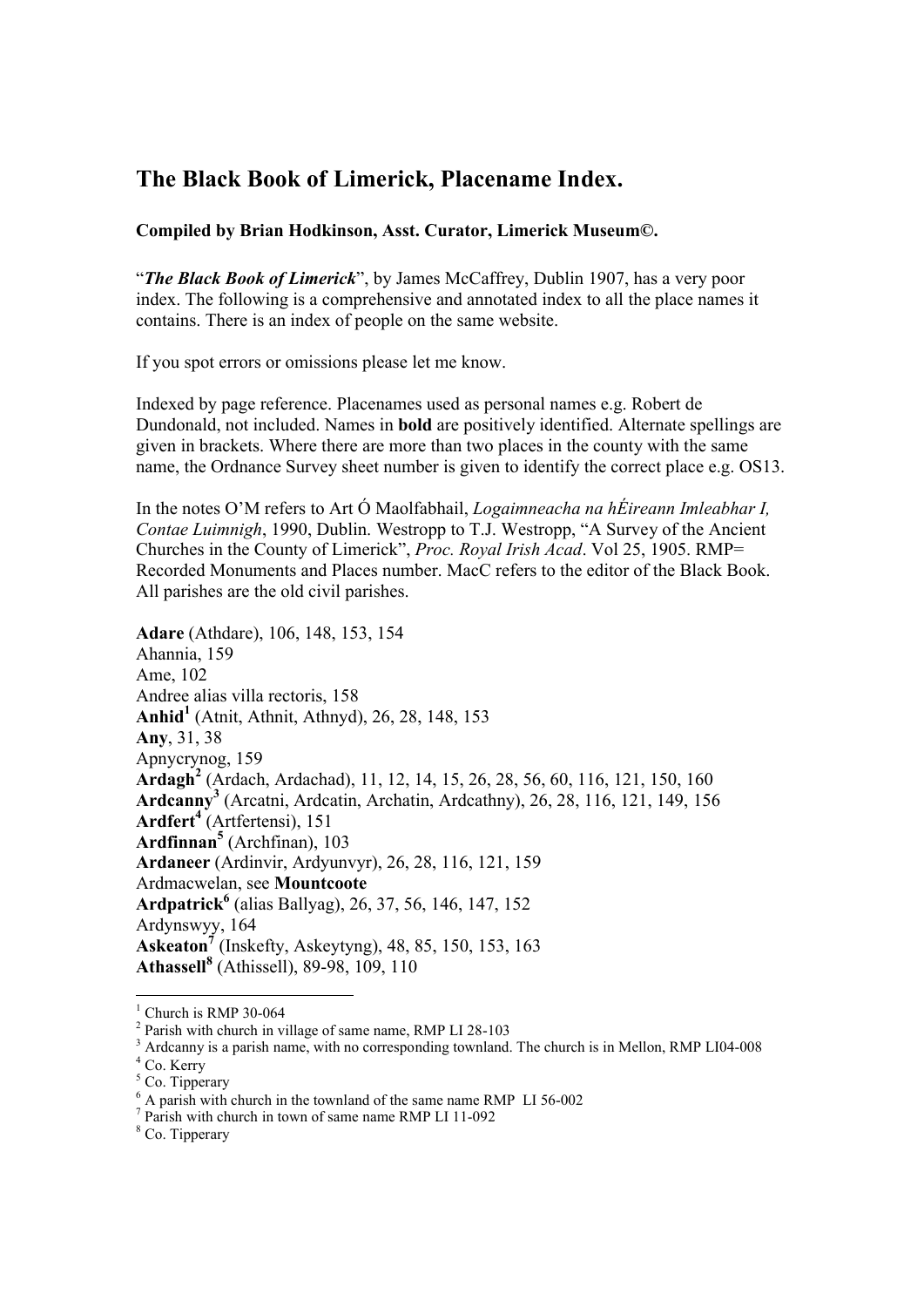**Athlacca<sup>9</sup>** (Athlackath) 147, 152 Athneasy<sup>10</sup> (Athenasse, Athandesee), 147, 151

Balichorchorchram<sup>11</sup> (Balihichoreram, Balicorcran, Balicocray), 27, 29, 116, 121 Balidonelin, 41 Balidorchun (Balehidorchin), 26, 28 Balihebebon (Balehebewir), 26 Balimulcatha12 (Balihimaelchatha), 27, 29 Balicolman, 112 Baliomolochun, 112 **Ballingarry13** (Garth: OS 29, 30, 37 & 38) 149, 150, 153 **Ballinvoher** (Botherstoun), 157 **Ballycahane14** (Balycathan, Balecatha, Balechat), 90, 91 bis, 92, 93, 96, 97, 149 **Ballycahane Upper** (Balycathan) 156 **Ballyclogh<sup>15</sup>** (Crewagh Omaylly, Crewcagh, Crewmalla, Crewymaille; OS 13) 109, 110, 156 **Ballycummin**, (Balycomdyne, villa Comdyny, Ballicumin), 86, 88, 89, 155, 165 **Ballyduane** (Baleydowain. Baledoban, Dowaynn, Ydowan, Balydean), 11,155, 156 **Ballyfoleen** (Polynestoun), 157 **Ballygaddy**, 147, 152 Ballygny, 165 **Ballyhoolahan** (Ballyhuallachan, Balyholecan), 158, 163 Ballyhoregan, 142 **Ballymacashel**, (villam Ymolcassil, Balymolcassell), 154, 156 **Ballymakeating**16 (Balimakedi), 41 **Ballymartin,** 155 **Ballymurphy**? 17 (Balimurchada, Balihimurchada, Balimurchan), 27, 29, 116, 121

<sup>&</sup>lt;sup>9</sup> Westropp states that the new C of I church was built on the old site in 1813. There is however a ruin in Athlacca North, marked as Kilbroney, which he states is in the neighbouring townland of Tullerboy. This may be the original church RMP LI 39-012

 $10\text{ Å}$  parish name, with no corresponding townland. Athneasy church is marked as such on the OS in Ballinvana townland, RMP LI 40-104. There is a second church nearby in Adamstown RMP LI 40-073  $11$  MacC. Gives it as Kilpeacon, but is not followed by O'M

<sup>&</sup>lt;sup>12</sup> MacC gives Ballycahane but is not followed by O'M

<sup>&</sup>lt;sup>13</sup> According to O'M the p. 149 ref. is to the B. on OS 49; this cannot be correct. The B. of OS 49 is in Emly diocese, Aherlow deanery, according to Westropp. The B. on p. 149 is listed under the deanery of Garth in L. diocese.

 $14$  This ID tentative and not given in O'M, though same spelling, Ballycathan, is to be found under that entry and it is in the right part of the country and in the deanery of Adare. The next entry with same spelling does not appear to be the same place as it is part of the manor of Mungret.

See Westropp castles for 1336 Crewymailly and 1615 Balliniclogh alias Crewe Iwally. See Omayl note <sup>16</sup> Ballymakeating is not a townland, but is marked on the map as a local name in the vicinity of RMP LI 10-39. It lies in the parish of Tomdeely and Ballymakedi is in the manor of Tomdeely.

<sup>&</sup>lt;sup>17</sup> Possible ID. O'M gives Baile Murchada as first ref. c. 1550, but it seems reasonable to suggest the BBL refs are earlier. Furthermore it is possible to suggest that this is Crecora church. Crecora is a parish, not a townland and its name is first given in the BBL for 1278. The early refs for Ballymurphy are c1200. The present day Ballymurphy is literally over the road from Crecora church, but because the west boundary of the present townland follows the centre line of the road, it would appear to have been tidied up by the OS surveyors. RMP LI 22-09.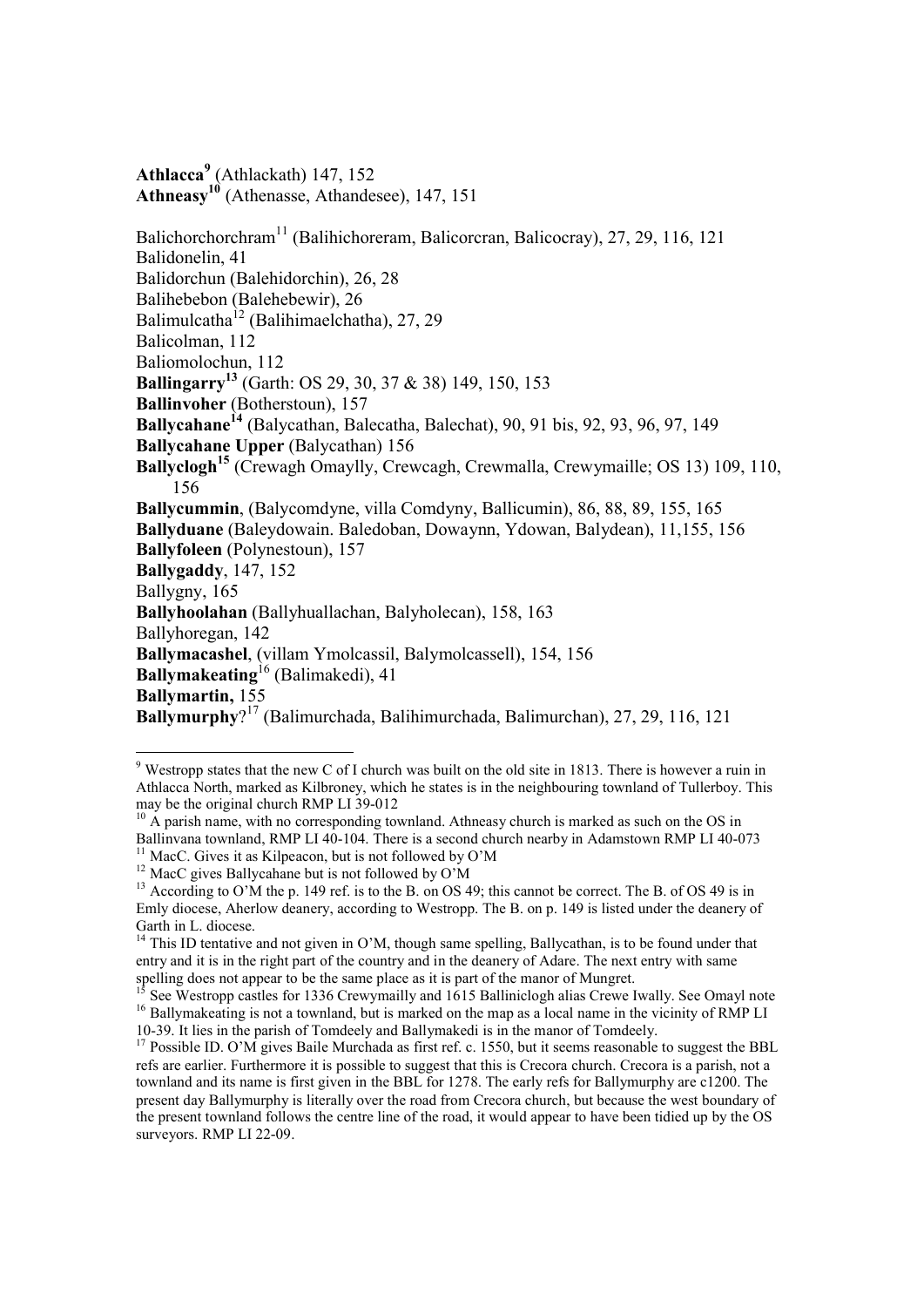**Ballynacourty** (Courteston; OS 3 & 11), 157 Baluchtham (Balihicchaham), 27, 28 Ballydownylle, 158 Balygaillruyth, 157 Balyhicnum (Balehichomur), 26, 28 Balyhowan, 146 Balymaclochy alias Stonestoun, 157 Balymolimian, 156 Balymolruain, 147 Balymolduyn, 156 Balynmontyn, 158 Balyscanlan, 158 Balysodyn, 40 Balytorkan, 157 Balyufersoyn alias terra rectoris, 164 Bann et barr de Gorgaly, 158 Bayllclasboayn, 164 Bayn et Kyltyry, 163 Belachdromma<sup>18</sup>, 26, 28 Botherbalimekaeyn in Kilmallock, 76 Boyany island, 156  $Bruff<sup>19</sup>$  (de Burgh), 148 **Bruree<sup>20</sup>** (Brugrignursi, Brugiminsi, Browry), 26, 28, 83, 84, 147 **Caherass**, (Cathyrrasse), 45, 46, 54, 55

**Caheravally21** (Catherbathelac, Katherbathelath, Catherbathalaich), 112, 113, 146 **Cahernarry22**, (Carnathy, Keyrnerdyn, Carnargy), 83, 93, 94, 98, 109, 146 **Callahow** (Calathawa), 26, 28 **Callun** (Calwen, Callyn, Cullyn), 47, 101, 102 **Camas North<sup>23</sup>** (capella de Camus), 148 Capella Martin, 152 **Cappagh<sup>24</sup>** (Kellmaclugna, Keappach Kylmacluana, Keappagh Kyllmaclioony), 26, 28, 157, 163 Carnargy, vado de, 156 Carrestoun, 156 **Cashel**<sup>25</sup>,  $124$ **Castlemungret** (Castle Mungarett), 165 **Castleroberts** (Castri Roberti Downdownyll), 148, 151, 153, 154 Cathirdubdulig<sup>26</sup> (Kathirdufduli, Karderdufduli), 27, 29, 116 -

<sup>&</sup>lt;sup>18</sup> MacC. states this was in the manor of Shanid.

<sup>&</sup>lt;sup>19</sup> A parish, with church in town of same name RMP LI 32-115<br><sup>20</sup> A parish, with church in town o fthe same name RMP LI 39-102<br><sup>21</sup> A parish; the church is in Raheen townland. RMP LI 13-101<br><sup>22</sup> A parish with church in t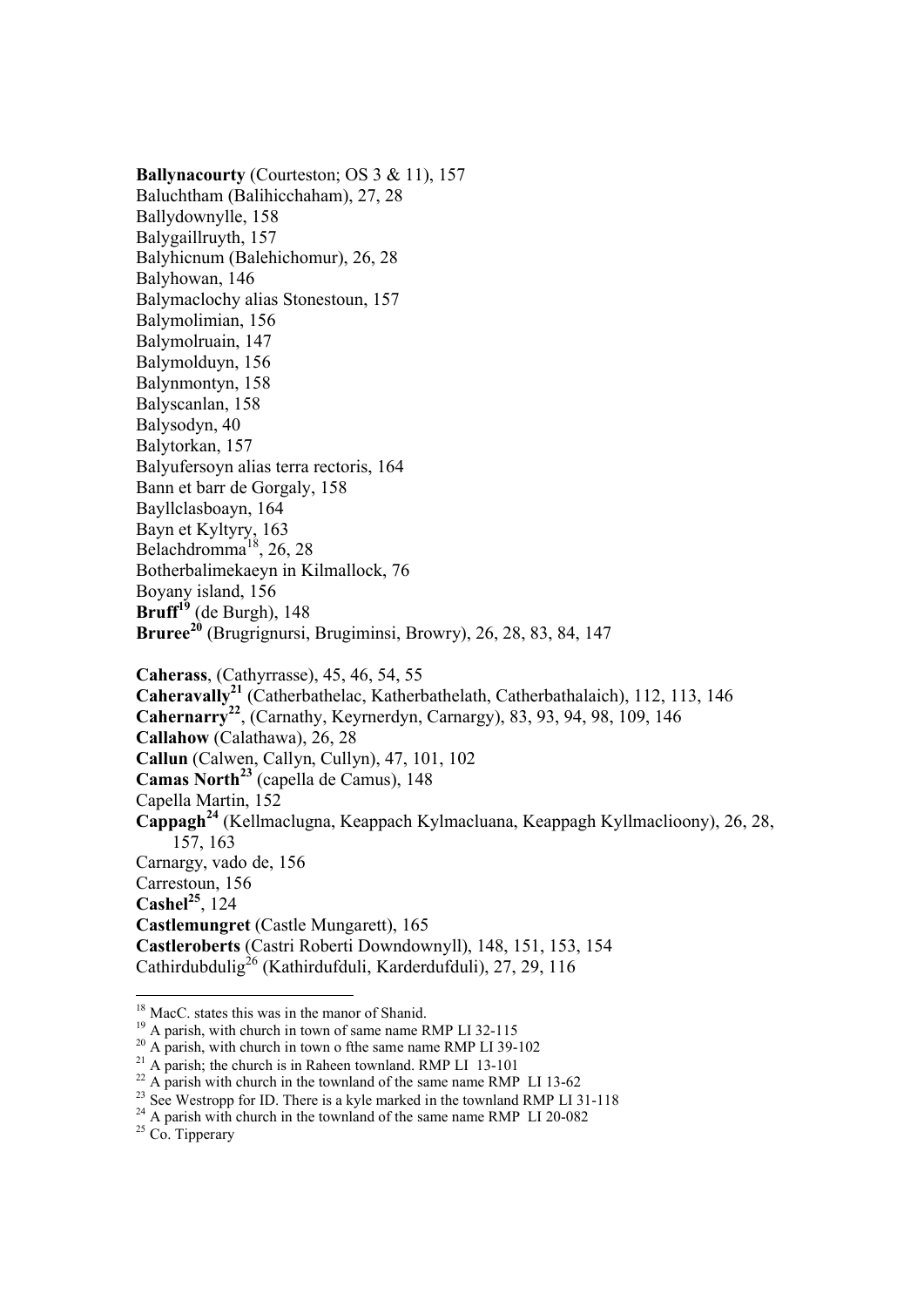Cathyrsketh, 17 Ceim vado, 34 Censura, 157 **Chapelrussell27** (Capella Russell), 148 Clanfder, 14 Claronaedugain (Claroneducain), 27, 28 Clansderbasse, 21, 22 Clelcomgi, 111 Clochdown, 155 **Cloghacloka** (Dubcarrig alias Cloch Coke), 156 **Clonagh28** (Cluonech, Clonath, Clonnath, Clonach, Cloaineach), 13, 19, 20, 23, 26, 28, 150 Clonnawylly, 55 Clonbalitarsne 19 **Cloncagh<sup>29</sup>** (Cluonkai, Cluenki, Clonka, Cluaincath), 26, 28, 54, 149 Clonchend (Clonchenn), 22, 55 Cloncouertha, 141 **Cloncrew<sup>30</sup>** (Cluencrema), 26, 28, 149, 158 **Clonelty<sup>31</sup>** (Cluonelti, Clonyld, Clonylte), 21, 26, 28, 104, 149, 153 Clonnelisdonnan (Clonlisdonnan), 41, 42 Clonlismon, 21, 22 **Clonshire<sup>32</sup>** (Cluonsiebra, Cloncheur, Cluaincheur), 26, 28, 55, 143, 149, 157, 158 Clontyprid, 12 **Cloonanna<sup>33</sup>** (Cluaynany), 149, 153 **Cloonoul** (Cluaynabull), 157 Cluaincath, 157 Cluaincourtha, 147 Cluaintuaskyrt, 158 Cluenclaidmech<sup>34</sup>, 26, 28 Cluonibublach (Cluendubluch), 27, 28 **Colmanswell35** (Cluencomarda, Cluoencomartha, Clonncowthra), 26, 28, 152 **Connello** (Oconyl), 35 **Corcomohide<sup>36</sup>** (Corkomoyd, Corkemoyd), 102, 105, 106, 107, 149 Corgan, villa, 157 Cormoran, 15, 16 Corr Okyanayn, 158

<u>.</u>

<sup>&</sup>lt;sup>26</sup> MacC. and Westropp give Caheravally, but this is not followed by O'M

<sup>&</sup>lt;sup>27</sup> A parish. Westropp states that the church is probably on site of C of I church RMP LI11-030<br><sup>28</sup> A parish with church in the townland of the same name RMP LI 28-066

<sup>&</sup>lt;sup>29</sup> A parish with church in the townland of the same name RMP LI 37-025<br><sup>30</sup> A parish with church in the townland of the same name RMP LI 54-028<br><sup>31</sup> A parish; the church is in Ballynoe townland RMP LI 37-051<br><sup>32</sup> A pari

<sup>&</sup>lt;sup>33</sup> A detached portion of Croom parish, with its own church, RMP LI 12-070 <sup>34</sup> MacC gives this as Mahoonagh, but this is not followed by O'M.

 $35$  A parish; the church is in Gortroe townland RMP LI 46-023

<sup>&</sup>lt;sup>36</sup> A parish; the church is in Castletown townland RMP LI 38-106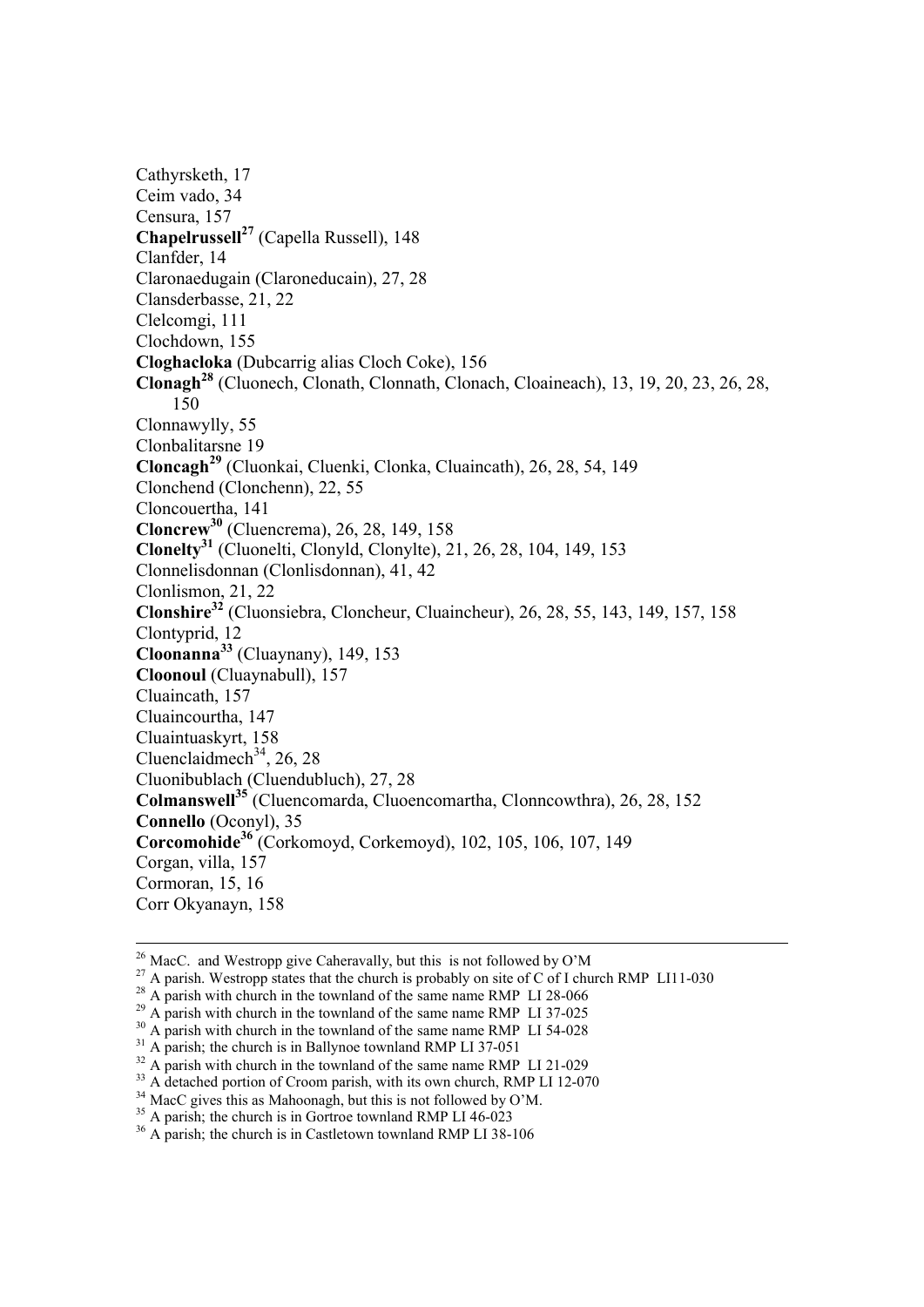Corragerayn, 164 Cottheun<sup>37</sup> (Cottheim, Cotheann, Cottyn), 27, 29, 116 Cowlbaan, 157 Craggan, 156 **Cratloe38** (Creattalach), 146 **Crecora<sup>39</sup>** (Crecouertha), 47, 56, 105, 108, 137 Crenathomayll, 89, 99 **Croagh40** (Croch), 98, 149 Crewecowrtha, 146 **Croom<sup>41</sup>** (Crommoth, Crymoth), 148, 149, 154 Currach Birin<sup>42</sup>, 103 **Curragour** (Coradoguir, Cordouere, Corechdower), 27, 29 **Darragh<sup>43</sup>** (Dermicho, Dermeko, Dermoko, Darmocho), 95, 113, 120, 147, 152

**Deanstown** (Graag alias villa decani), 157 **Deel river,** (aquam de Del), 112 **Derreen** (Donergismachmore alias Eaglas Montin), 150 **Derryknockane** (Derryknockan) 165 **Derrygalvin<sup>44</sup>** (Deregalvayn), 146, 152 **Desbeg<sup>45</sup>**, 38 Dissert, 159 **Dollas**46 (Dolyth), 148 **Donaghmore<sup>47</sup>** (Douenathmor, Dounnachmor, Donathmor, Domnachmor), 11, 26, 28, 30, 39, 43, 87, 89, 99, 109, 110, 116, 132, 146, 162 Downgandmon and Dongrith<sup>48</sup>, 147 **Drehidtarsna<sup>49</sup>** (Drochetarsna, Drechenetarse), 26, 28, 29, 146, 148, 157, 158 Dromathmeach, 150 **Dromcolliher<sup>50</sup>** (Drumcollechaelli, Drumcolkylle), 26, 149

<sup>&</sup>lt;sup>37</sup> Near St Laurence's Church, in Mt St Laurence area of Limerick.<br><sup>38</sup> Limerick OS35, not Co. Clare.<br><sup>39</sup> See note under Ballymurphy.

 $40$  A parish; the church in the village of the same name RMP LI 20-123

<sup>41</sup> A parish; church in town of same name RMP LI 30-025

 $^{42}$  Name used for a housing estate in Castletroy, on left as descending hill to roundabout  $^{43}$  A parish with church in the townland of the same name RMP LI 57-049

 $^{44}$  A parish. The church is in Ballysimon townland, RMP 13-026<br> $^{45}$  Former kingdom in E . Limerick.

<sup>&</sup>lt;sup>46</sup> O'M gives this identification. The church of Dolyth of the BBL is listed in Adare deanery. Dollas townland is a detached portion of Ballingarry parish in Ballingary deanery with no church marked on OS 30. There are two adjacent townlands of D. Upper and Lower, both in Croom parish, Adare deanery, one of which contains a disused graveyard RMP 30-062. This is the most likely site. The adjacent townland of Morenane contains a church ruin but is in Ballingarry deanery.

<sup>&</sup>lt;sup>47</sup> A parish, the church of which is in Drombanny townland, RMP LI 13-052

<sup>48</sup> This pair occurs together in the Calendars of Papal Registers, e.g. Dowyn Yris et Dowyn Gadymon, assigned to secular clerks, 1454, CPR 10, p. 695. The index of Vol. 11, identifies these as now forming part of the parish of Particles; rural portions within the parish of Ballingaddy. See also Westropp entry for Dungadamus.<br> $^{49}$  A parish with church in the townland of the same name RMP LI 21-080

 $^{50}$  A parish with church in the townland of the same name RMP LI 54-040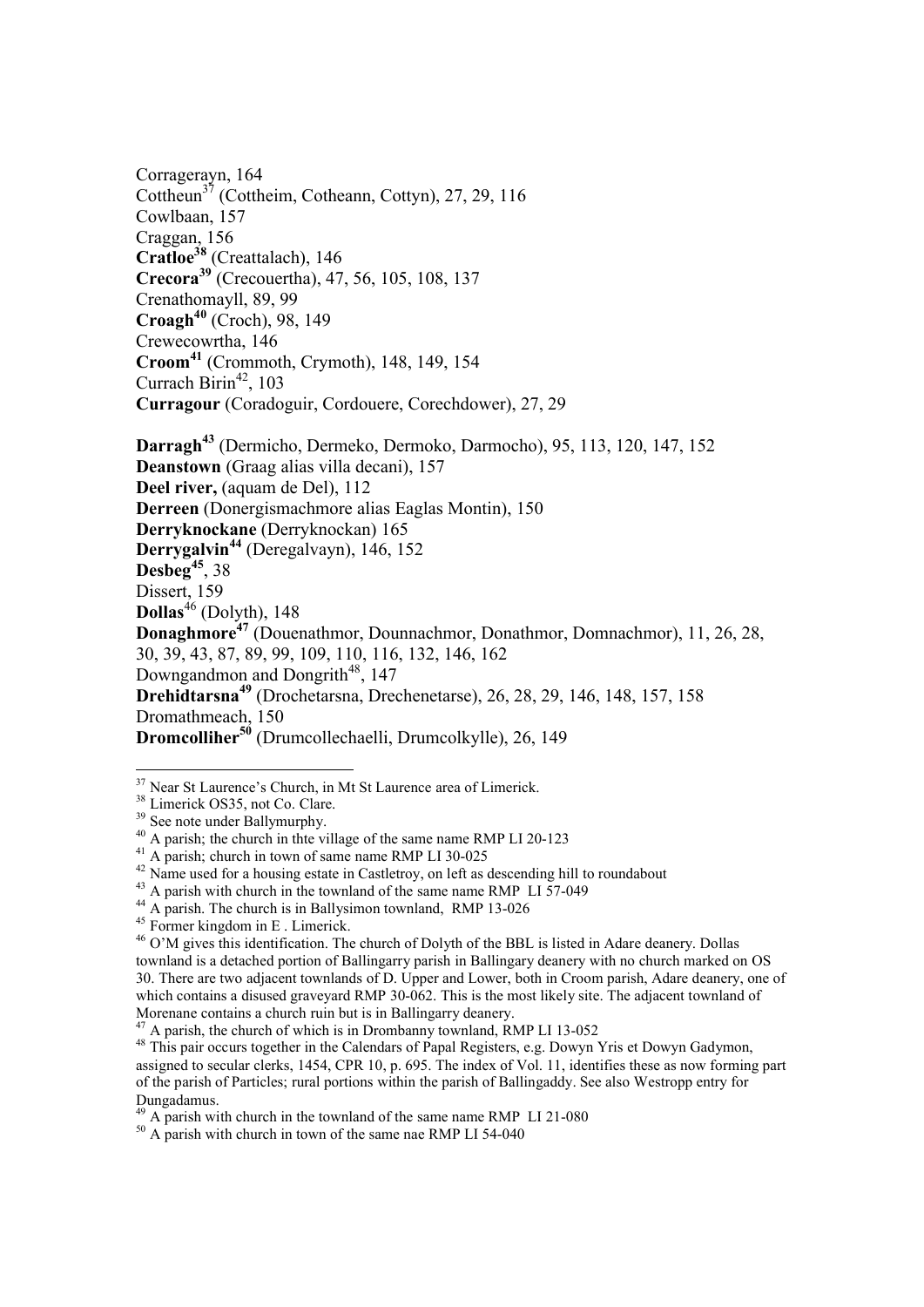Drosse, 84 Dotheryn, 113 **Dromin** (Drommynd, Dromynd), 147, 152 Drummyn (Drummyn Olule, Drumyn, Drummoluba, Dromunlube, Drummynolule, Drommynd), 54, 109, 116, 121, 123, 124 Droynidroyng, 156 **Dublin,** 11, 14, 20, 21(bis), 22, 57, 126 **Dunkip** (Donkipp) 153 **Dunmoylan<sup>51</sup>** (Downmoylin, Downmeilin), 151, 153, 158 **Dunnaman<sup>52</sup>** (Trostany), 148 **Dysert** (Disuurt, Disurtmurdewar, Dissert Marigeoi?, Dissert Matrgeoin?; OS10), 26, 158 **Dysert53** (Disertengusa Disurtengussa, Dyssert enegus, Dissert de Balyhowregain;  $OS21\&30$ ,  $26$ ,  $28$ ,  $40$ ,  $45$ ,  $46$ ,  $107<sup>54</sup>$ ,  $148$ ,  $157$ 

Eaglas Montin alias Donergismachmore, 150, 151 **Effin** <sup>55</sup>(Effyng), 111, 112, 118, 119, 147 **Elmpark Demesne** (Kellnachalichi, Kellnacaelligi), 26, 28 **Emly<sup>56</sup>** (Imlacum), 77 **Emlygrennan57** (Immlechdromaggi, Inlethdraeging, Imlaghdrynyn), 26, 27, 147 Ertherath, 41, 42 **Esclon58** (Eschluona, Esclon, alias Kilkeedy), 26, 111, 146, 152

Falchet, 88 Falsky, 15, 16 Fedamore<sup>59</sup> (Fedemor), 146 Fielim vadum, 103 Fontislac, 77 Formailiart (Formiliart, Formiliard), 27, 29, 116, 121 Fornaghio, 157 Fotisland, burgage in Kilmallock, 78 **Franciscan Friary Limerick (**aream fratrum minorum), 36

Gailsyruadhi, villa na, 157 Garran Macrogeri (Magrogeri), 141

1

<sup>&</sup>lt;sup>51</sup> A parish with church in the townland of the same name RMP LI 19-102<br><sup>52</sup> Derivation not in O'M. MacSpealain in *NMAJ*, 1945 Vol. 4. No. 4, gives; 1297 Villa Tursteyn, 1298 Drastenagh, 1418 Villa Trostany (BBL), 1571 Thurstanstown, 1587, and 1587 Ballyrustan or Downemeane and White Ms Dunnemeann alias Ballythrisdan. Also 1432, vicarage of Valitrostan, in Cal Papal Registers, 8, p. 415; it lies in Croom parish; the ruins of a church RMP LI30-013 lie within the townland.

 $^{53}$  A parish with church in Carrigeen townland, RMP LI 30-018<br><sup>54</sup> Text reads just Dysert. This one chosen because of proximity to places.

<sup>&</sup>lt;sup>55</sup> A parish with church in the townland of the same name RMP LI 47-068  $\frac{56}{11}$  A diocese centered around the Co. Tipperary town

 $57$  A parish, the church is in Balline townland RMP LI 48-015

<sup>&</sup>lt;sup>58</sup> A cantred name; probably based on Carrigogunnell and covering, at least the areas of Kilkeedy and Crecora parishes.

 $59$  A parish. According to Westropp the C of I church in the village is built on the old church RMP LI 22-100, there is however a ruin in the same parish, to the north in Fanningstown RMP LI 22-043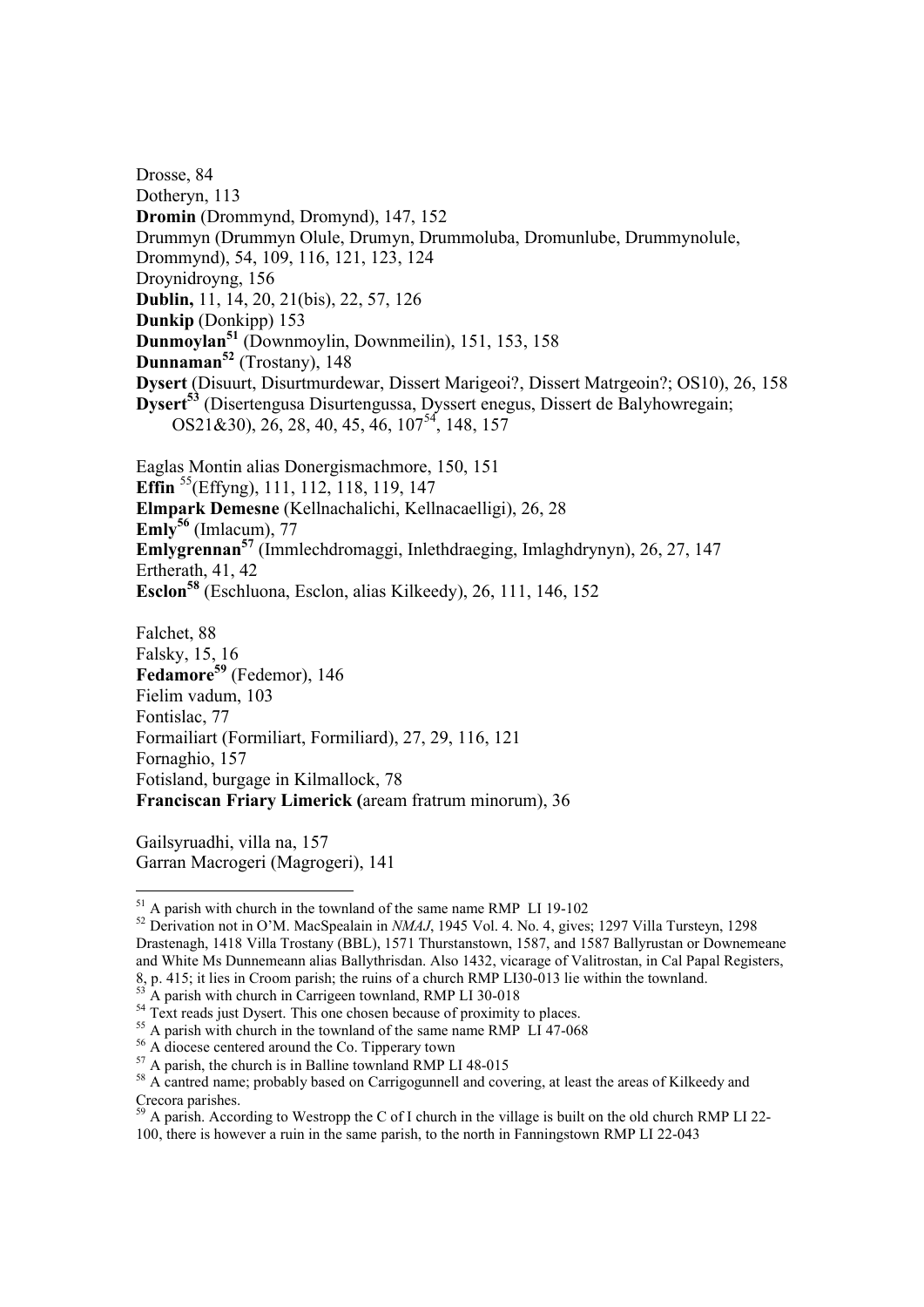Garte, vado na, 156 Gleande, 148 **Glenogra60** (Glynnogre), 148, 152 **Glin Demesne** (Glyncorbry), 41, 122 Glynhonelan, 37 Gobli, in Kilmallock, 76 Gortnetrossi, 141 Gort yn Clochan, 158 Graag, see **Deanstown** Graag na Saer, 158 **Graigue** (Graag alias villa decani), 157 **Graiguenamanagh<sup>61</sup>**, (Dufhusk, Dovhusk), 130 **Grange** (Monialum, New Grange of), 150, 153 **Groody river** (Gruden), 103 Guiag ygussain, 157 Gurtymuioleyn, 157 Gurtynleyn, 157

**Hackmys62** (Hakemys, Hakmys alias Kilcommyn), 80, 146, 147 Heneho, 112 **Hereford** (Herford), 57 Heyestoun, 158 Hokyclach (Hokedlak), 77, 80 Hortestoun, 157 **Howardstown** (Balysyward, Culbalysyward), 83, 84, 147

Imailin $^{63}$ , 34 Imalidinn (Humilidun), 27, 28 Imbeolchnuir (Inhibeocobair), 26, 28 Inchicoman (Inyscoman), 26, 28 Inergin (Ibergin), 27, 28 Inriasc, 26 **Ioleger<sup>64</sup>** (Ocholchur, Ocholochur), 105, 108, 137 Ivannacham, 34

Kappakydaly, see **Mount Trenchard** Karragicdachan (Carrachiedacham), 26 Kellallathan<sup>65</sup>, 26, 28 Kelldacholum (Kelldacolum, Kildacolum), 26, 28, 116, 121

 $^{60}$  A parish with church in the townland of the same name RMP LI 31-038

<sup>&</sup>lt;sup>61</sup> Co, Kilkenny<br><sup>62</sup> A parish; its church is in Creggane townland, RMP LI 47-030<br><sup>63</sup> See note on Omavl

 $64$  A tuath or half cantred in the Crecora area.

<sup>65</sup> MacC. gives Killulta, but not in O'M or Townland Index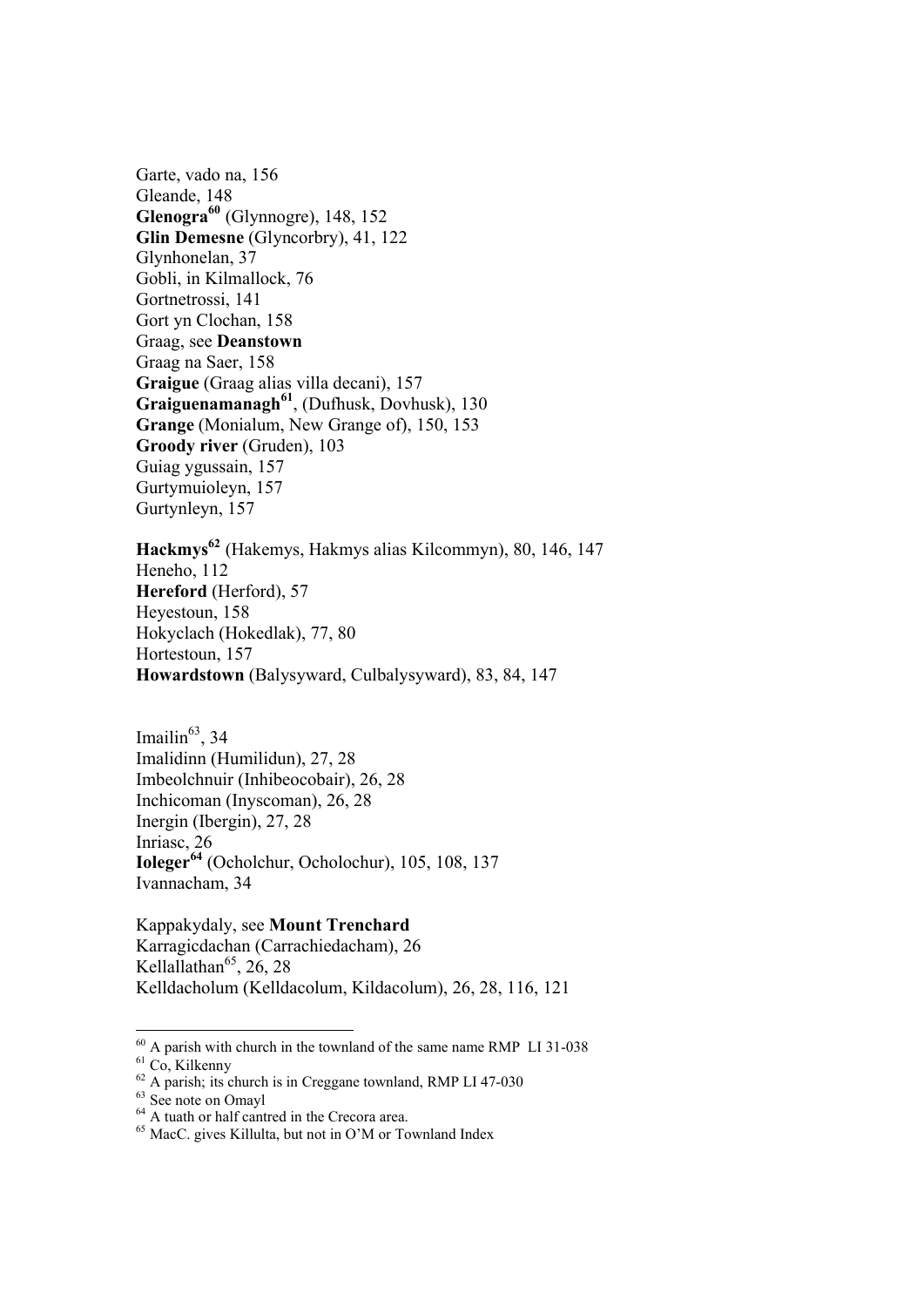Kelldairi, 26, 28 **Keynsham<sup>66</sup>** (Keynesham), 48, 83, 84 bis, 85 Kie (Kae), 26, 28 **Kilbradan<sup>67</sup>** (Kilbreadrain, Kylbradain), 93, 94, 109, 110, 151, 153 **Kilbreedy major<sup>68</sup>** (Kilbride), 147, 152 **Kilbreedy minor<sup>69</sup>** (Kilbride) 147, 152 Kilbyly, 111, 112 **Kilcolman70**, 93, 94, 109, 110, 150, 151, 153 Kilconegan, 111, 112 **Kilcornan71** (Kellchurnain, Kellchorchornam, Kilcurnan, Kyllcurnan), 26, 28, 116, 141, 148, 154 Kilcrennal, 29 **Kilcurly** (Kellcarli, Kellchaerli, Kylkrylle; OS 12 & 21), 26, 28, 148, 154 **Kildimo<sup>72</sup>** (Kelldima, Kildima), 26, 116, 121, 149 Kiletheni, 52, **Kilfergus73** (Kylfergus, Kellergussa, ?Ofergus), 24, 26, 28, 35, 51, 151, 158, 168 **Kilfinnane<sup>74</sup>** (Kylfinan), 147, 152 **Kilfinny<sup>75</sup>** (Kellnafidnaigi, Kylnafynygy, Kylnafygny), 26, 28, 149, 157 **Kilfintinan**? (Kyllyntynayn), 146 **Kilgobbin** (Kellmacgoban, Kellmacoban, Kylcoban, Kilgoban, Kylgobbain), 26, 28, 29, 58, 149 **Kilkeedy76** (Kylkyde, alias Esclon), 146 Kilkelbeg, 29 **Kilkenny<sup>77</sup>** (Kilkennii), 124 **Killagholehane<sup>78</sup>** (Kelldeochaliathain, Kelldeocaliatham, Killockoliathn), 26, 28, 150 **Killaghteen** (Kyllachtyn), 158 **Killaloe79** (Laonensi), 126, 127 **Killeedy** (Kellite), 26, 150 **Killeely<sup>80</sup>** (?Kylleld, Kileleth, Killelele, Kelliedun, Kelliadme) 26, 28, 34, 61, 115 -

<sup>80</sup> RMP LI 05-015

<sup>&</sup>lt;sup>66</sup> England

<sup>&</sup>lt;sup>67</sup> A parish with church in the townland of the same name RMP LI 19-131<br><sup>68</sup> A parish with church in the townland of the same name RMP LI 48-007<br><sup>69</sup> A parish with church in the townland of the same name RMP LI 47-043<br><sup>7</sup> also Killeen/Cowpark in same parish RMP 11-065<br><sup>72</sup> A parish with church in the townland of the same name RMP LI 12-036

 $^{73}$  A parish with church in the townland of the same name RMP LI 18-001. Intriguingly the townland is actually part of Loghill parish.<br><sup>74</sup> A parish with church in town of same name LI 48-058

 $^{75}$  A parish. The church does not lie in the town land of Kilfinny but in the neighbouring Ballynakill, RMP LI 30-011

 $76$  A parish. There are two church ruins in the parish, one in Glebe townland RM LI 12-015, which Westropp gives as the church; the other is in Newtown townland RMP LI 04-014

 $77$  Co. Kilkenny

<sup>&</sup>lt;sup>78</sup> A parish name; the church, marked as Killagholehane church, is in Lacka Lower townland, RMP LI 54- $\overline{003}$ .<br> $\overline{00}$ . Clare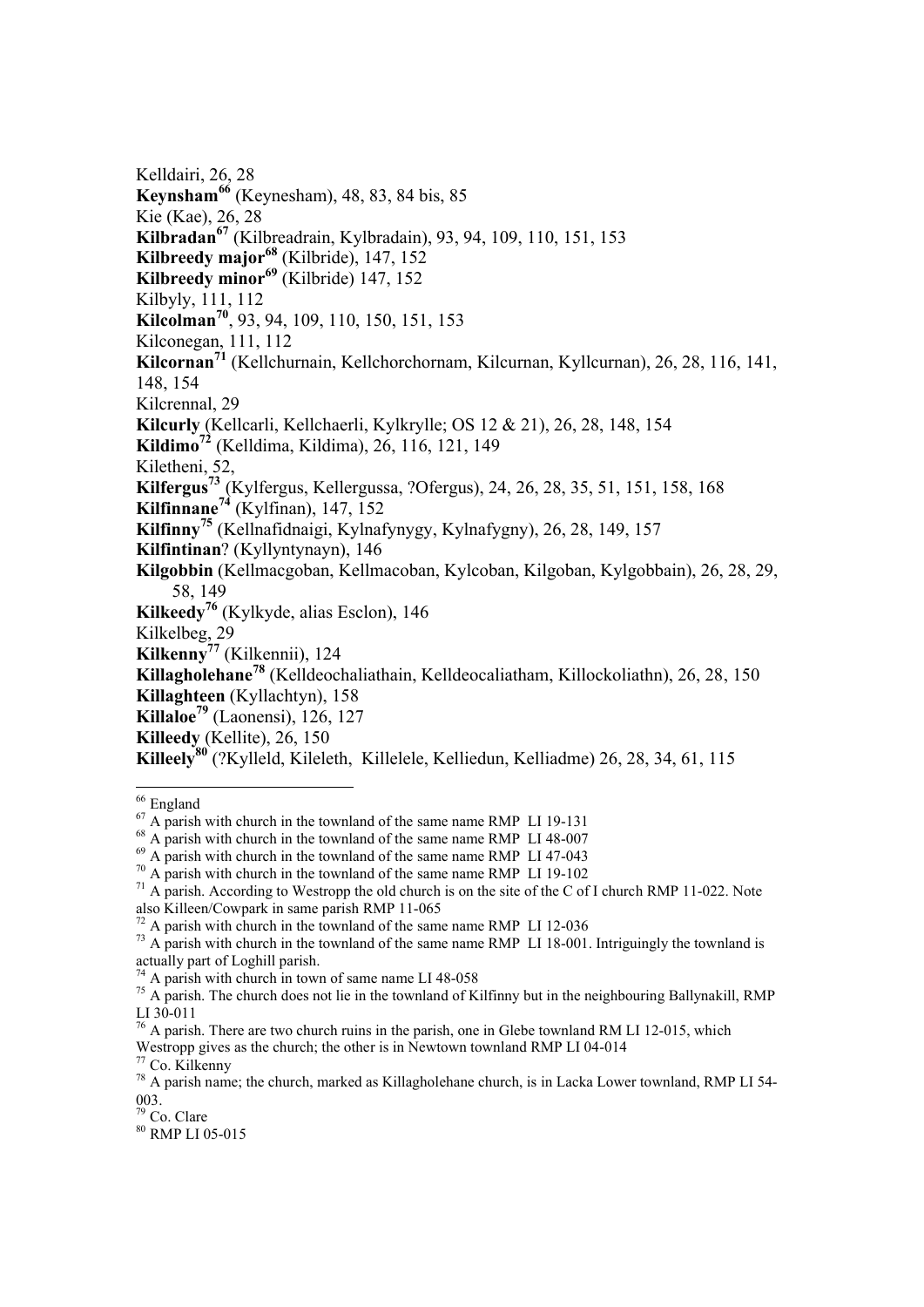Killiforach, 43 **Killonahan81** (Kellonchon, Makilloncan, Kyllonchon), 27, 29, 116, 121, 146, 148 Killonethon, 29 **Kilmallock** (Killocie, Kylmallok, Kylmohallok, Kylemehallock, Kilmeallok, Kyllocie, Kyllmayllok, Kellmallok), 12, 13, 24, 26, 29, 30, 31, 32 bis, 33 bis, 34, 35, 59, 73, 78, 79, 81, 82, 96 bis, 110. 112, 114, 115, 132, 138, 147, 152, 156, 162, 163, 165,

 166 **Kilmoylan82,** (Kilmolan), 151

**Kilmurrily<sup>83</sup>** (Kylmurly, Kellmurille, Kilmurle), 24, 26, 51, 151, 159, 168

**Kilmurry<sup>84</sup>** (Kilmuhoroc, Kilmuchorog), 93, 94, 109, 110, 146

Kilmworach, 43

Killiadeli, 116

**Kilpeacon85** (Kylpychan, Kilbekayn alias Balymaccoincowr 86), 11, 146

**Kilquane** (Kellchuan Kellechuan; OS 19), 26

**Kilquane<sup>87</sup>**? (Kellcomgan, Kilcowayn alias Cluainanarny, Kyllcomgayn, Kilcomgain;

OS 55), 26, 28, 146 bis, 152

**Kilrush** (Kellros, Kelleroisse, Kylros), 26, 28, 156, 168

**Kilscannell<sup>88</sup>** (Kellscannill, Kylscannyl), 26, 28, 58, 59, 150, 157

Kilscelbeg, 58

Kilstoly, 58

**Kiltanna** (Magrayny alias Kylteanych), 149

**Kilteely89** (Kylulty), 29

**Kilteery** (Kailtyry, Kyltury), 158, 163

**Knocknabooly** (Cnocnabualy alias Cnocbalytarsna, Cnocnaboly), 158, 164

**Knockpatrick** (Cnocpatrik), 159

Kylcomogre, 155

- Kyldacolum, 149
- Kyldonan, p. 147
- Kylfaroys, 163

Kyllayleach (Kyllaylagh), 150, 153

Kyllgelly, 146

Kyllinatan (Kellhinatan, Killynatan), 26, 28, 148

Kyllnacomarba (Kellnacornarba), 26, 27

Kyllocheliathan, 153

Kyllygyll, 147

Kyllin(Kyllyn) 147, 152

 $81$  A parish, with church in townland of same name RMP LI 21-067

<sup>82</sup> A parish with church in the townland of the same name RMP LI 19-100 <sup>83</sup> Co. Kerry <sup>84</sup> A parish, church in townland of Newcastle? RMP LI 05-26

<u>.</u>

<sup>&</sup>lt;sup>85</sup> A parish with church in the townland of the same name RMP LI 22-018; the old church, according to Westropp, lay by the new.

<sup>86</sup> Not given in O'M

<sup>&</sup>lt;sup>87</sup> A parish. The church is in Ballyhaght townland RMP 55-021<br><sup>88</sup> A parish with church in the townland of the same name RMP LI 28-114

 $89$  A parish with church in the townland of the same name. According to Westropp the church is on the site of the RC church, RMP LI 33-011, but a church site is also marked on the nearby hill RMP LI 33-008.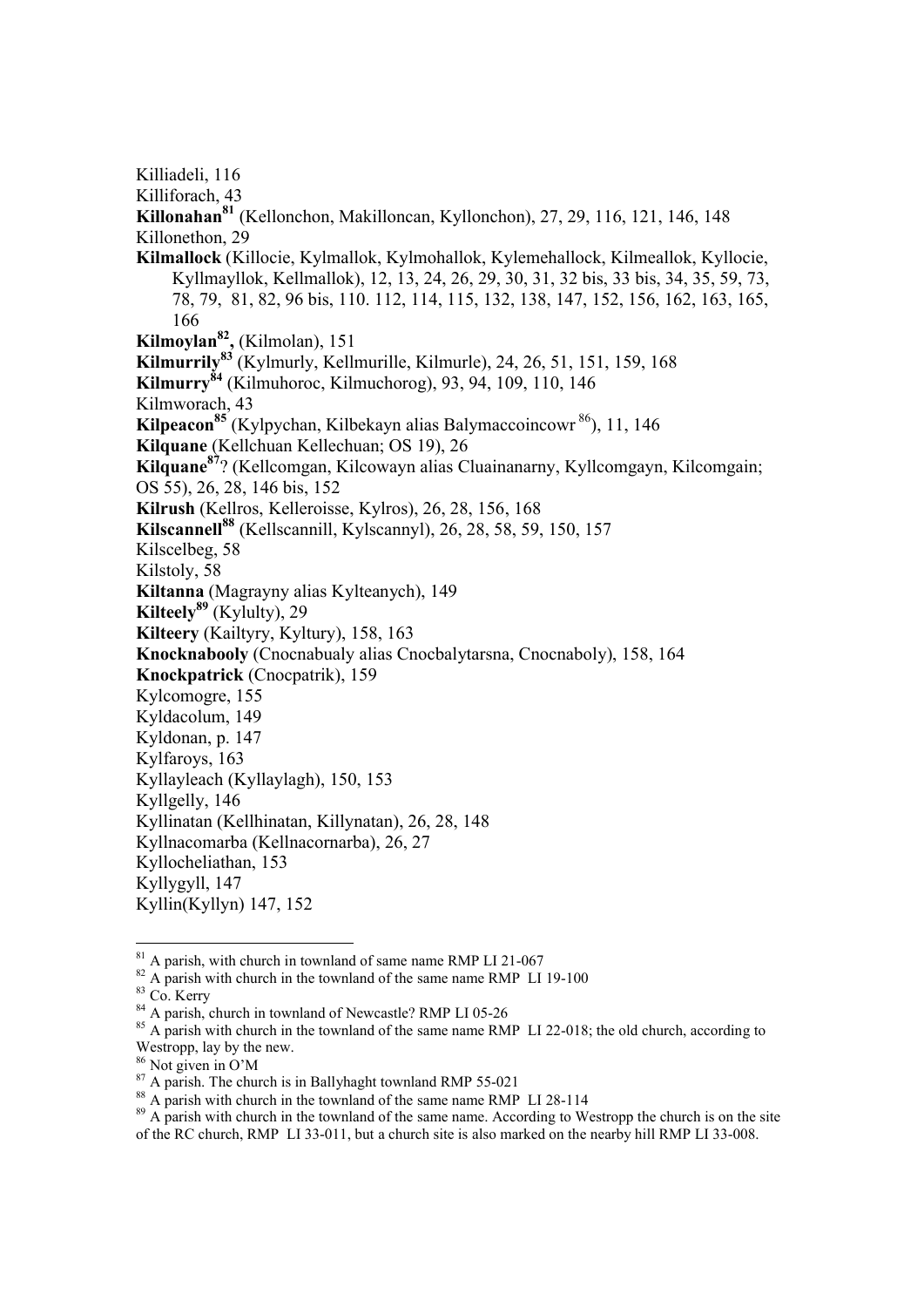Kylmacluana, 149 Kylmoenog, 158 **Kilmacow<sup>90</sup>?** (Kylmocho), 149 Kylsynkyll, 158 Kyndbeachogy, 158 Kylteanych alias Magrayny, 149 Lacony alias villa Gaillnatragha, 158 Leithardan, 159 Lesuanermadda, 111 Lickadoon (Leakdown) 155 **Limerick**, 12, 13, 14, 15(bis), 17, 18(bis), 19, 20, 22, 23, 26, 27, 34, 35, 40, 42, 43, 45, 46, 53, 54, 56, 58, 61, 68, 73, 109, 115, 120, 123, 124, 137, 140 bis, 141, 144, 152, 162 **Lismakeery** (Lismactire, Lismacthire), 150, 153 **Lisnamuck<sup>91</sup>** (Lysmuck), 83 **Lisready** (Lysryada, Lysreda), 158, 164 Lisronan, 157 **Loghill<sup>92</sup>** (Lemchaell, Laukyl, Lamkyl, Lamchyll), 26, 28, 45, 151, 152, 158, 159, 160, 163, 165 **London,** 131, 132, 133, 134, 135 bis, 136 Lusconmoyle, 157 **Lyon** (Lugdunii) Lysmaclan, 158 Magdublacna (Magdublachtnai), 27, 29 Magmor<sup>93</sup>, 26, 28 Mahoonagh<sup>94</sup> (Mayntaueny, Moytawnach), 84, 149, 153 **Maigue river** (aque de la May), 55 Martynslake, 77, 80 Maymolcally, 84 Maygrany, 101 Mayryne, 84 Mers, in Mungret, 39 Minit, 151 **Molana** (Insula Moelfanfyd) 113, 120 Monehuryn, 148 Monialium, in city, 36 **Monagay**, see Rathcahill<sup>95</sup>

<sup>&</sup>lt;sup>90</sup> ID by BJH. The chapel of Kylmocho is in Ballingarry deanery according to the BBL, Kilmacow is in the parish of that name; RMP LI 30-084

The ID is taken from O'M. The reference is to a chapel, but there is nothing marked in the townland on the RMP map. Presumably it would have been the chapel for the detached portion of Croagh parish in which it lies.

<sup>&</sup>lt;sup>92</sup> A parish with church in the townland of the same name RMP LI 09-005  $^{93}$  MacC. gives Moymore but this is not followed by O'M

 $^{93}$  MacC. gives Moymore but this is not followed by O'M<br><sup>94</sup> A parish with church in the townland of the same name RMP LI36-172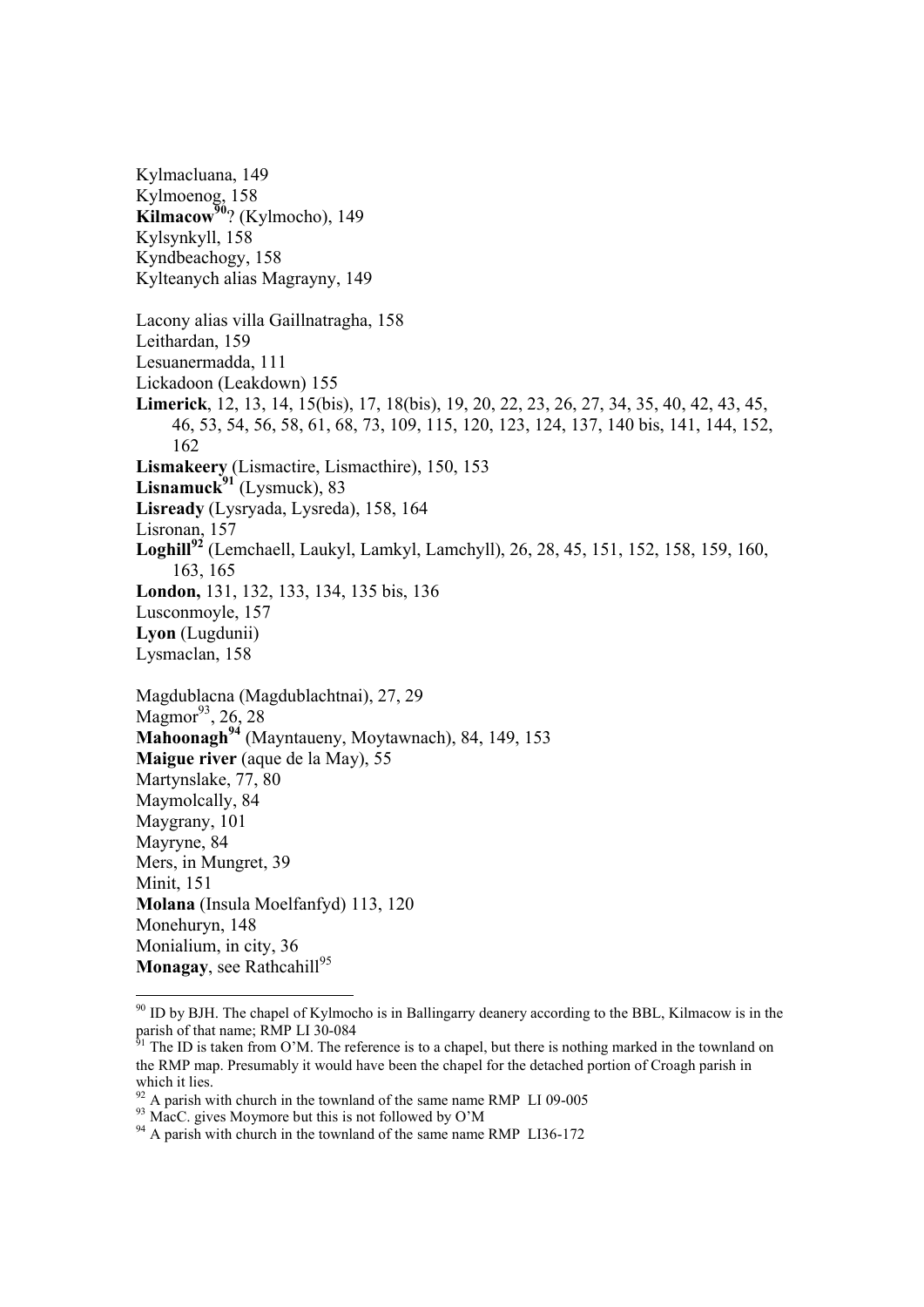**Monasternenagh<sup>96</sup>** (monasterii de May), 35, 40, 148 **Mortlestown** (Capella Martele), 147 **Mountcoote97** (Ardmacwelan, Ardmacwal, Ardmacfailane), 26, 28, 147 **Mount Trenchard** (Kappakydaly), 164 Moyatha, 149 Moycro<sup>98</sup> (Maycro, Mayncro), 21, 22, 83, 84, 89, 99, 109, 110 Moynchyarn capella, 154 **Mungret<sup>99</sup>** (Mungareth, Mungaret, Mungram, Mountgarret alias Mongaria), 17, 18, 26, 28, 30, 34, 39, 42, 57, 83, 88, 89, 121, 126, 132, 146, 152, 154, 156, 162, 165 Muintirichrodir (Muintirhicromdir), 27, 28 Munimdartha (Muinfidarta, Nunvidearta, Munifidrede), 27, 28, 116, 121 Murdewar<sup>100</sup>, 26

**Nantinan101** (Nentenan), 18, 150 **Newcastlewest 102**(Novo Castro) 150, 153

Ocarthany, in Mungret, 154 Ocogan, 154 Oconuyrk, 154 Ohilyle, 154 Omayl, in Mungret <sup>103</sup>, 57, 103, 126 Orossa, 150 Orynery, insula, 158

Particles<sup>104</sup> (Sithaechil), 147 Polmanath, in city, 35

Raencuam (Raenciam), 26, 28 Rathandayn, 157 **Rathcahill**, 150, 153

-

104 A parish; a late formation

<sup>&</sup>lt;sup>95</sup> Rathcahill is an alternative name for Monagay; Calendar of Papal Registers 13 p. 123 has "Moynagagh alias Rathcahill). Monagay is a parish, RMP LI 36-125.

<sup>&</sup>lt;sup>96</sup> A parish. The Cistercian abbey of the same name lies in the parish. Presumably the parish church is the ruin marked next to the abbey RMP LI 31-010 & 050

 $97$  MacC. gives Ardevolan, which is the alternative name, see O'M

<sup>&</sup>lt;sup>98</sup> MacC, p. 177, gives this as Croagh, but O'M does not follow. An indication that MacC may be right is the ID of Lisnamuck which, if correctly identified by O'M, is in Croagh parish. It would then appear to be the chapel for the detached portion of the parish.

<sup>&</sup>lt;sup>99</sup> A parish centered on the village of the same name RMP LI 13-009  $_{100}$  MacC gives Morgans, but O'M does not follow.

<sup>&</sup>lt;sup>101</sup> A parish with church in the townland of the same name RMP LI 20-056  $102$  A parish with church in town of same; there is another church just outside in Churchtown RMP LI 36-024.

 $\frac{103}{103}$  Same as Imailin? See also Ballyclogh footnote. I suspect that this originally covered a wide area but the name is preserved in the alternative name for Ballyclogh. At 10 carucates it is a large area, nominally 1,200 acres, and I think it covered parts of Caheravally and Knocknagaul parishes, neither of which contains a townland of the same name with the parish church.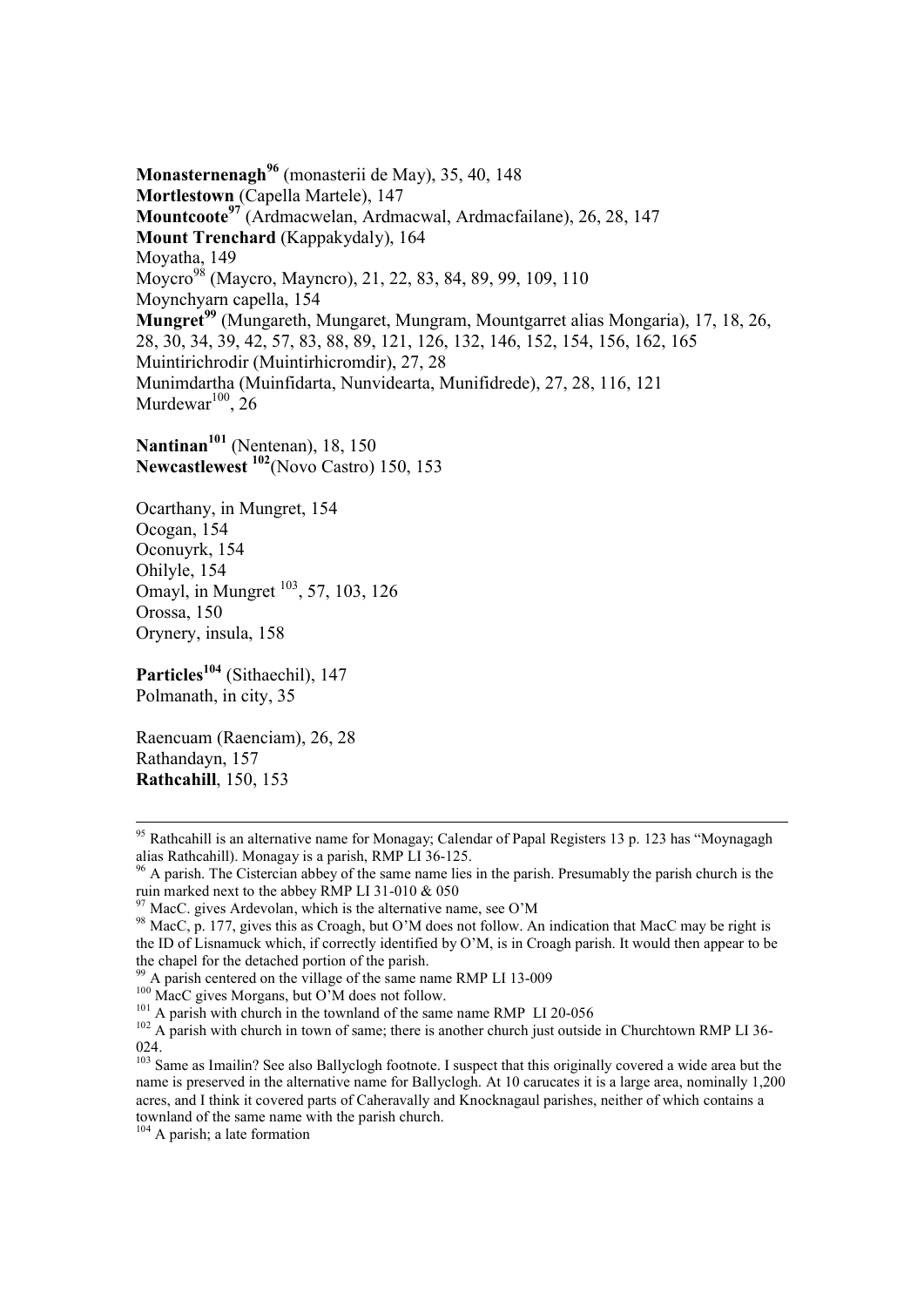Rathen, 26, 28 Rathendessy, 155 Rathgerallain, 116 Rathgrallayn, 155 **Rathkeale105**, (Rathgoyl, Rathgeyle, Rathgul), 83, 84 bis, 112, 150 Rathmiski 155 **Rathnaseer<sup>106</sup>** (Rathnaseir), 26, 28, 150, 157 **Rathronan<sup>107</sup>** (alias Capella Mauricii) 150, 151 Rathofergus, 84 Rathuesur (Ratheusuer, Rathuaser, Rathuesuer), 112, 116, 121 **Rathurd<sup>108</sup>** (Rathsyward), 83, 93, 94, 109, 110, 146 Rathynnassy, 155 **Robertstown109** (Castro Robert Goer), 151, 153 **Rouen<sup>110</sup>** (Rothomagium), 38 Salcet, 155 Say, chapel, 148 **Scattery Island** (Inyscathedch, Iniscathigh), 26, 28, 151, 152 Seanboth, chapel, 149 **Shanagolden**<sup>111</sup> (Sengola, Singolia, Seanguala), 26, 28, 116, 121, 151, 159, 160 **Shanid** (Senode), 114 **Shannon River** (Sinanum, Synynd), 34, 121, 156 **Singland** (Sengel, Sengol), 26, 28, 30, 46<sup>112</sup>, 116, 121, 146 Sithaechil, see **Particles** Slonnagarry, 164 Srowlayn, 164 St Brigid's, 27, 28 **St John's113**, 27, 28, 116, 121, 146 **St Laurence's** (alias Cottyn), 146 St Mark's rotunda (St. Marie, St Marie Magdalene), 27, 28, 116 St Martin's, 27, 28, 116 **St Michael's<sup>114</sup>**, 27, 28, 116, 121, 146 **St Munchin's<sup>115</sup>** (Maenchinicum, Munchini), 26, 28, 70, 113, 121, 146, 148

1

**St Nicholas'116**, 27, 28, 64, 83, 116, 121, 146

<sup>&</sup>lt;sup>105</sup> Aparish, church in town of same name.<br><sup>106</sup> A parish with church in the townland of the same name RMP LI 29-059. It is a medieval parish which was incorporated into Nantinan during the medieval period and so does not show on parish maps; it is the outlying portion of Nantinan to the south of Rathkeale.<br><sup>107</sup> A parish, the church is supposedly n the site of the C of I church, according to Westropp

<sup>&</sup>lt;sup>108</sup> A medieval parish soon incorporated into Donaghmore.<br><sup>109</sup> A parish with church in the townland of the same name RMP LI 10-069<br><sup>110</sup> France<br><sup>112</sup> The text reads Sengol, which is similar to the name used for Shanagold